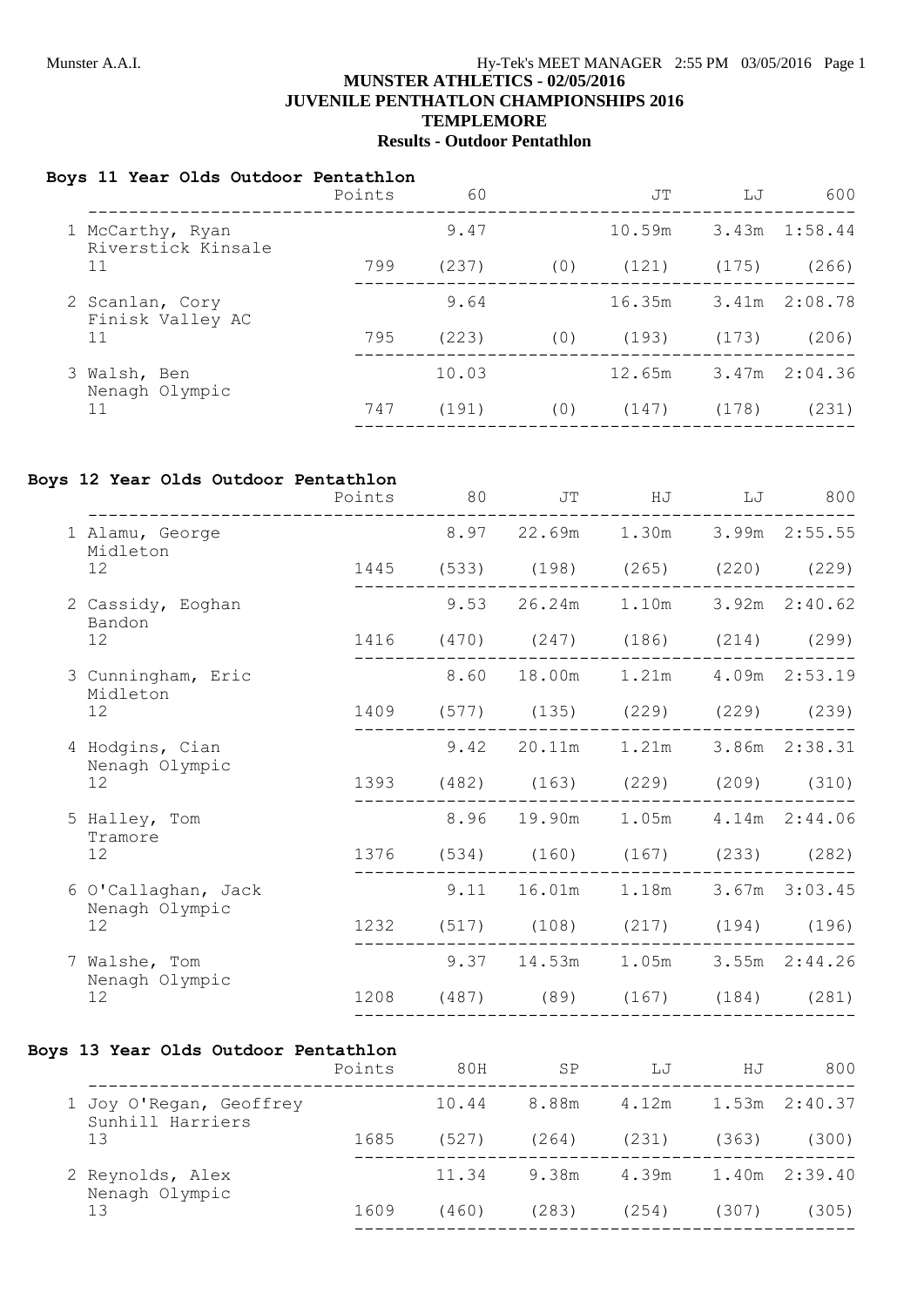# Munster A.A.I. **Hy-Tek's MEET MANAGER** 2:55 PM 03/05/2016 Page 1

## **MUNSTER ATHLETICS - 02/05/2016 JUVENILE PENTHATLON CHAMPIONSHIPS 2016 TEMPLEMORE**

# **Results - Outdoor Pentathlon**

| 3 Corcoran, Jack<br>Waterford AC |      | 10.80 | 7.45m | 4.21m                     |       | $1.35m$ $2:39.95$ |
|----------------------------------|------|-------|-------|---------------------------|-------|-------------------|
| 13                               | 1539 | (500) | (212) | (239)                     | (286) | (302)             |
| 4 McConway, Noah<br>St. Cronans  |      | 12.18 | 9.43m | 3.61m                     |       | $1.35m$ $2:53.33$ |
| 13                               | 1400 | (401) | (285) | (189)                     | (286) | (239)             |
| 5 O'Connor, Eoghan<br>Bandon     |      | 12.01 |       | 5.87m 4.02m 1.35m 2:39.95 |       |                   |
| 13                               | 1380 | (413) | (156) | (223)                     | (286) | (302)             |
| 6 Pepper, Oisin                  |      | 11.33 | 7.93m | 4.09m                     |       | $1.20m$ $2:57.40$ |
| Nenagh Olympic<br>13             | 1366 | (461) | (230) | (229)                     | (225) | (221)             |
| 7 Connolly, Ben                  |      | 12.15 | 8.39m | 3.78m 1.25m 3:19.98       |       |                   |
| Nenagh Olympic<br>13             | 1232 | (403) | (247) | (203)                     | (245) | (134)             |
|                                  |      |       |       |                           |       |                   |

# **Boys 14 Year Olds Outdoor Pentathlon**

|                                       | Points | 80H   | SP           | HJ              | LJ                  | 800               |
|---------------------------------------|--------|-------|--------------|-----------------|---------------------|-------------------|
| 1 Hayes, Evan<br>Waterford AC         |        | 13.47 | 7.58m        | 1.50m           |                     | 4.63m 2:35.36     |
| 14                                    | 1895   | (416) | (341)        | (389)           | (313)               | (436)             |
| 2 Hasssett, Padraic<br>Nenagh Olympic |        | 13.89 | 8.32m        |                 | 1.45m 4.51m 2:39.37 |                   |
| 14                                    | 1777   | (352) | (385)        | (352)           | (292)               | (396)             |
| 3 O'Riordan, Sean<br>Midleton         |        |       | 14.67 11.46m | 1.40m           |                     | $4.13m$ $2:41.78$ |
| 14                                    | 1736   | (245) | (574)        | (317)           | (227)               | (373)             |
| 4 O'Sullivan, Ciaran<br>St. Marys Lk  |        | 13.07 | 5.96m        | 1.45m           |                     | $4.32m$ $2:50.26$ |
| 14                                    | 1635   | (481) |              | $(246)$ $(352)$ | (259)               | (297)             |
|                                       |        |       |              |                 |                     |                   |

## **Boys 15 Year Olds Outdoor Pentathlon**

|                                       | Points | 80H   | SP                                      | ΗJ                      | LJ | 800               |
|---------------------------------------|--------|-------|-----------------------------------------|-------------------------|----|-------------------|
| 1 O'Connor, Diarmuid<br>Bandon        |        | 13.01 | 9.47m                                   | 1.50m                   |    | 4.61m 2:21.15     |
| 15                                    | 2236   | (492) | (454)                                   | $(389)$ $(310)$ $(591)$ |    |                   |
| 2 Egan, Josh<br>Nenagh Olympic        |        | 13.25 | 9.26m                                   | 1.55m                   |    | 4.99m 2:31.53     |
| 15                                    | 2174   | (451) | (441)                                   | $(426)$ $(380)$         |    | (476)             |
| 3 Connolly, Tommie<br>Leevale         |        | 14.59 | 9.05m                                   | 1.45m                   |    | 4.50m 2:15.91     |
| 15                                    | 1981   |       | $(256)$ $(429)$ $(352)$ $(290)$ $(654)$ |                         |    |                   |
| 4 Griffin, Cillian<br>Tralee Harriers |        |       | 13.85 10.78m 1.40m                      |                         |    | $4.97m$ $2:42.67$ |
| 15                                    | 1950   |       | $(358)$ $(533)$ $(317)$ $(377)$         |                         |    | (365)             |
| 5 Blake, Conor                        |        |       | 15.05 6.48m 1.61m 4.43m 2:30.53         |                         |    |                   |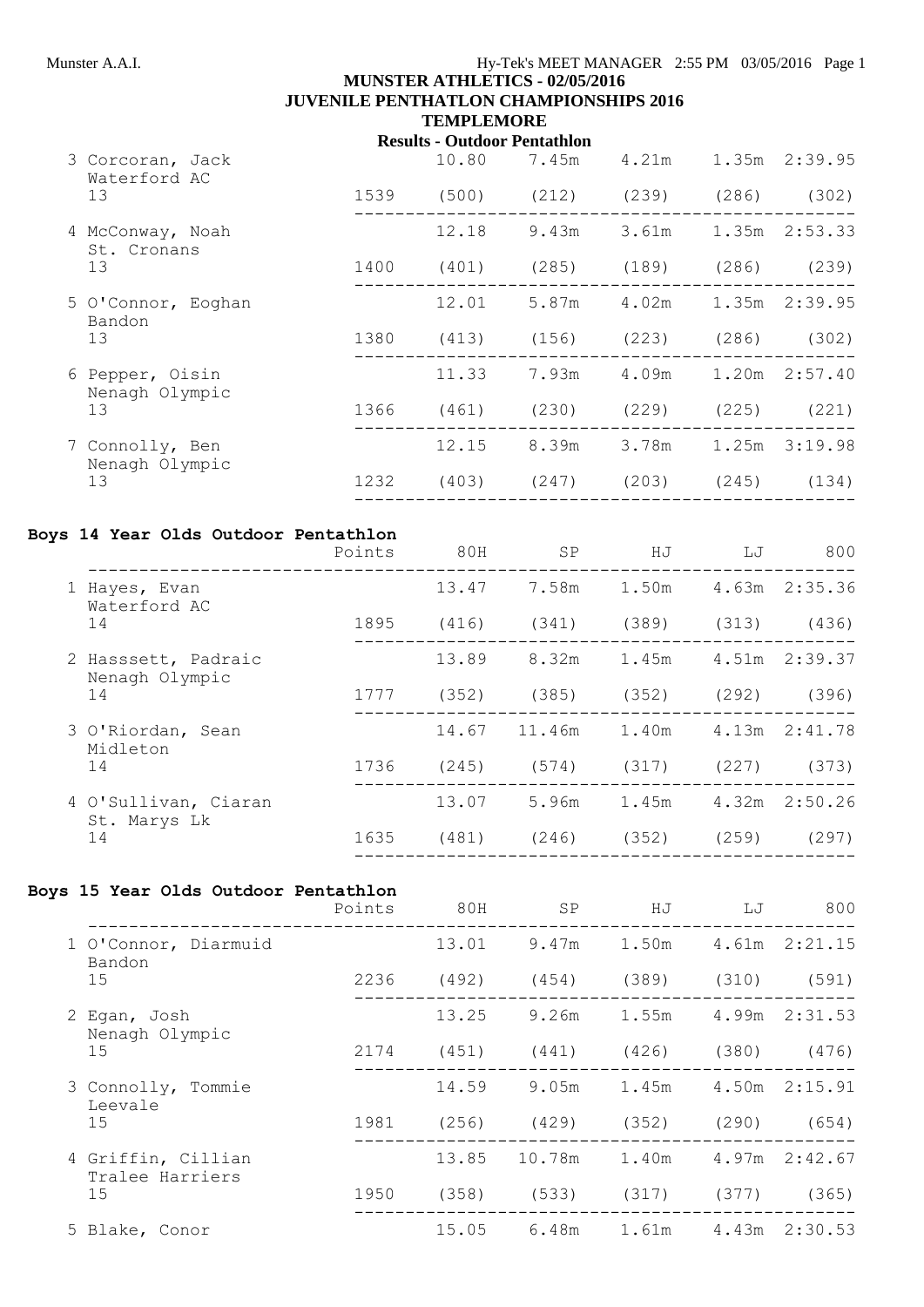St Johns

# Munster A.A.I. **Hy-Tek's MEET MANAGER** 2:55 PM 03/05/2016 Page 1

#### **MUNSTER ATHLETICS - 02/05/2016 JUVENILE PENTHATLON CHAMPIONSHIPS 2016**

**TEMPLEMORE**

# **Results - Outdoor Pentathlon**

| 15                                                               |                          |      | 1714 (200) (277) (472) (278) (487)   |                           |                      |  |
|------------------------------------------------------------------|--------------------------|------|--------------------------------------|---------------------------|----------------------|--|
| Boys 16 Year Olds Outdoor Pentathlon<br>Points 100H SP HJ LJ 800 |                          |      |                                      |                           |                      |  |
| 1 Carolan, Sean                                                  |                          |      | 15.96 13.16m 1.69m 5.71m 2:23.88     |                           |                      |  |
| Nenagh Olympic<br>16                                             |                          |      | 2899 (601) (677) (536) (525) (560)   |                           |                      |  |
| 2 Lynch, Brian                                                   |                          |      | 15.50  12.92m  1.50m  5.60m  2:20.30 |                           |                      |  |
| Old Abbey<br>16                                                  |                          |      | 2807 (653) (662) (389) (502) (601)   |                           |                      |  |
| 3 Naughton, Brian                                                |                          |      | 18.61  10.11m  1.45m  4.39m  2:50.98 |                           |                      |  |
| Nenagh Olympic<br>16                                             |                          |      | 1749 (343) (492) (352) (271) (291)   |                           |                      |  |
| Boys 17-18 Outdoor Pentathlon Youths                             | Points 110H SP HJ LJ 800 |      |                                      |                           |                      |  |
| _____________________________________<br>1 Ryan, Declan          |                          |      | 21.78 8.40m 1.70m 3.60m 2:40.10      |                           |                      |  |
| Moycarkey Coolcroo<br>17                                         |                          |      | 1690 (222) (390) (544) (145) (389)   |                           |                      |  |
|                                                                  |                          |      |                                      |                           |                      |  |
| Girls 11 Year Olds Outdoor Pentathlon                            | Points 60 JT LJ 600      |      |                                      |                           |                      |  |
| 1 McCourt, Maia<br>Bandon                                        |                          |      | 9.21 16.40m 3.61m 2:04.21            |                           |                      |  |
| 11                                                               |                          |      | 873 (259) (0) (194) (189) (231)      |                           |                      |  |
| 2 Falvey, Hannah                                                 |                          |      | 8.82 13.34m 3.76m 2:07.97            |                           |                      |  |
| Belgooly<br>11                                                   |                          |      | 861 (295) (0) (155) (201) (210)      |                           |                      |  |
| 3 Moloney, Leagh<br>Dooneen                                      |                          | 8.96 |                                      | 8.24m  4.03m  2:11.72     |                      |  |
| 11 — 1                                                           |                          |      | 788 (282) (0) (93) (223) (190)       |                           |                      |  |
| 4 Foley, Kate<br>St. Marys Lk                                    |                          | 9.16 |                                      | $9.54m$ $3.40m$ $2:02.69$ |                      |  |
| 11                                                               |                          |      | 784 (264) (0) (108) (172) (240)      |                           |                      |  |
| 5 Hosey, Ellen                                                   |                          |      | 9.43 10.12m 3.64m 2:04.73            |                           |                      |  |
| Dooneen<br>11                                                    |                          |      | 775 (240) (0) (116) (191) (228)      |                           |                      |  |
| 6 Leahy, Yanna                                                   |                          |      | 9.37 10.56m 3.66m 2:12.05            |                           |                      |  |
| Dooneen<br>11                                                    |                          |      | 747 (245) (0) (121) (193) (188)      |                           |                      |  |
| 7 Percy, Christine                                               |                          | 9.81 |                                      | 13.93m 3.34m 2:10.63      |                      |  |
| Nenagh Olympic<br>11                                             |                          |      | 736 (209) (0) (163) (168) (196)      |                           |                      |  |
| 8 Campbell, Anna                                                 |                          | 9.73 |                                      |                           | 10.40m 3.19m 2:05.60 |  |
| Dooneen<br>11                                                    |                          |      | 713 (215) (0) (119) (156) (223)      |                           |                      |  |
|                                                                  |                          |      |                                      |                           |                      |  |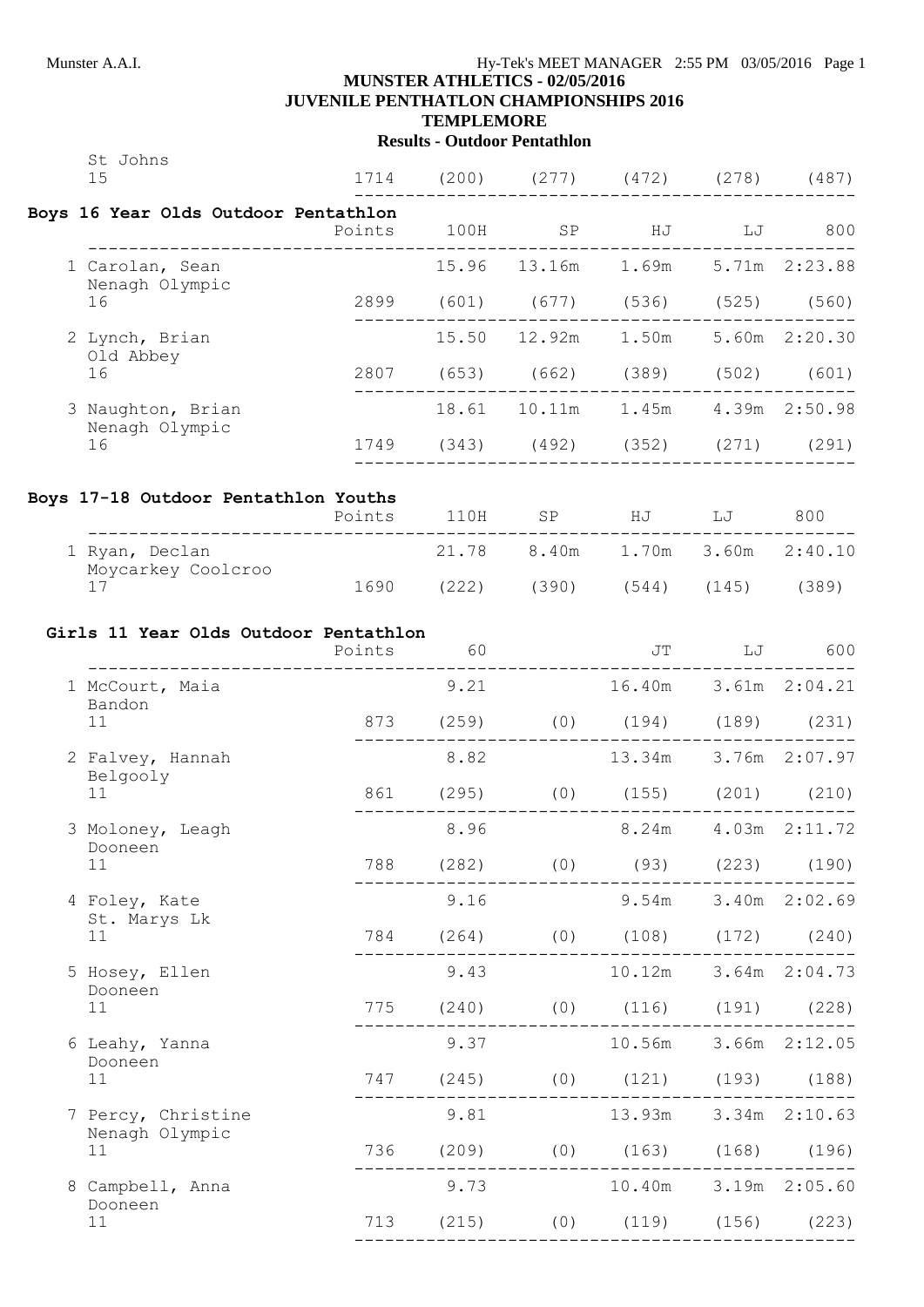# **MUNSTER ATHLETICS - 02/05/2016 JUVENILE PENTHATLON CHAMPIONSHIPS 2016 TEMPLEMORE**

#### **Results - Outdoor Pentathlon**

| 9 O'Connor, Rachel<br>Dooneen           |     | 9.69       |                                 | 8.37m  |                              | 3.27m 2:05.77      |
|-----------------------------------------|-----|------------|---------------------------------|--------|------------------------------|--------------------|
| 11                                      |     | 697 (218)  | $(0)$ $(94)$ $(162)$ $(223)$    |        |                              |                    |
| 10 Nowak, Lilly<br>St. Brendans         |     | 9.98       |                                 |        | 10.69m  2.70m  2:20.94       |                    |
| 11                                      |     |            | 583 (195) (0) (123) (121) (144) |        |                              |                    |
| 11 Morrissey, Chloe<br>Finisk Valley AC |     | 9.63       |                                 | 9.92m  |                              | 3.21m 2:34.41      |
| 11                                      |     | 582 (223)  |                                 |        | $(0)$ $(113)$ $(158)$ $(88)$ |                    |
| 12 Buckley, Amy<br>Riverstick Kinsale   |     | 10.43      |                                 | 7.31m  |                              | 2.80m 2:08.22      |
| 11                                      |     | 579 (161)  |                                 |        | $(0)$ $(81)$ $(128)$ $(209)$ |                    |
| 13 Griffin, Eimear<br>Finisk Valley AC  |     | 10.27      |                                 | 7.50m  |                              | 2.63m 2:13.99      |
| 11                                      |     | 551 (173)  |                                 |        | $(0)$ $(84)$ $(116)$ $(178)$ |                    |
| 14 Joy O'Regan, Alice                   |     | 11.13      |                                 | 9.14m  |                              | 2.58m 2:25.20      |
| Sunhill Harriers<br>11                  | 455 | (114)      |                                 |        | $(0)$ $(104)$ $(112)$        | (125)              |
| DNF Bergin, Ceola                       |     | <b>DNS</b> |                                 | 10.36m | 3.29m                        | $\mathop{\rm DNS}$ |
| Templemore AC<br>11                     |     | (0)        |                                 |        | $(0)$ $(118)$ $(164)$        | (0)                |
|                                         |     |            |                                 |        |                              |                    |

#### **Girls 12 Year Olds Outdoor Pentathlon**

|                                          | Points | 80   | LJ                                 | HJ | JT                         | 800             |
|------------------------------------------|--------|------|------------------------------------|----|----------------------------|-----------------|
| 1 Rochford, Ava                          |        |      | 9.39 3.87m 1.33m 16.75m 3:00.17    |    |                            |                 |
| Ennis Track<br>12                        |        |      | 1379 (485) (210) (277) (198) (209) |    |                            |                 |
| 2 Conroy, Emer<br>Dooneen                |        | 8.99 |                                    |    | 3.66m 1.27m 9.73m 2:55.95  |                 |
| 12                                       |        |      | 1315 (531) (193) (253) (111) (227) |    |                            |                 |
| 3 Lyne, Jessica<br>Leevale               |        | 9.52 |                                    |    | 3.67m 1.33m 17.65m 3:27.19 |                 |
| 12                                       |        |      | 1263 (471) (194) (277) (210) (111) |    |                            |                 |
| 4 Amiadame, Victoria<br>Dooneen          |        | 8.99 |                                    |    | 3.64m 1.18m 6.65m 2:55.70  |                 |
| 12                                       |        |      | 1241 (531) (191) (217) (74) (228)  |    |                            |                 |
| 5 Bowen, Gabriella<br>Riverstick Kinsale |        | 9.15 |                                    |    | 3.91m 1.10m 14.16m 3:17.94 |                 |
| 12                                       |        |      | 1218 (512) (213) (186) (166) (141) |    |                            |                 |
| 6 Galvin, Eimear                         |        | 9.78 | 3.52m                              |    | 1.10m  10.87m  2:50.51     |                 |
| St. Marys Lk<br>12                       |        |      | 1188 (443) (182) (186) (125) (252) |    |                            |                 |
| 7 O'Donoghue, Caoimhe                    |        | 9.34 | 3.82m                              |    | $0.90m$ 9.40m $2:52.46$    |                 |
| Riverstick Kinsale<br>12                 | 1162   |      | $(491)$ $(206)$ $(115)$            |    |                            | $(107)$ $(243)$ |
|                                          |        |      |                                    |    |                            |                 |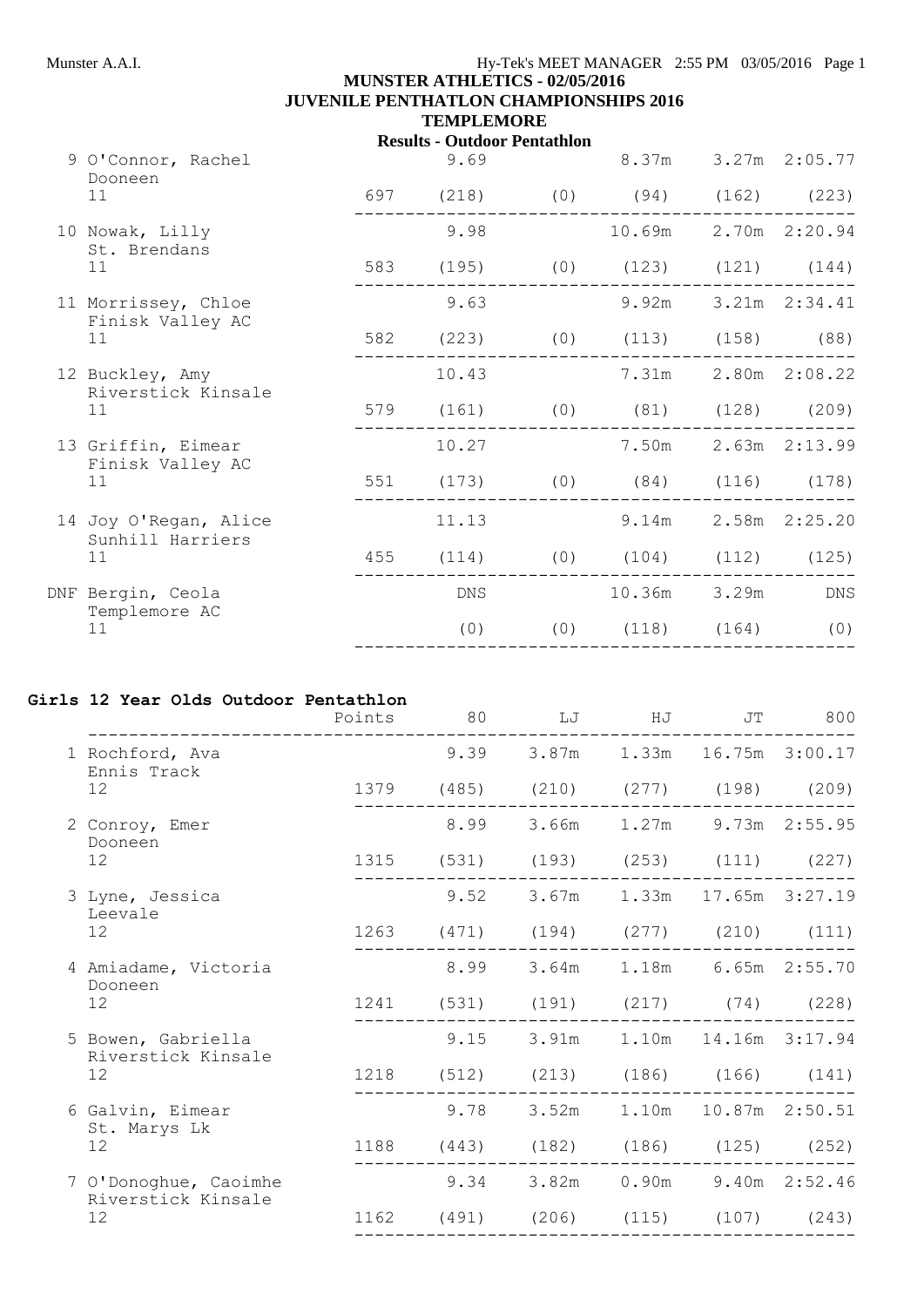# Munster A.A.I. **Hy-Tek's MEET MANAGER** 2:55 PM 03/05/2016 Page 1

# **MUNSTER ATHLETICS - 02/05/2016 JUVENILE PENTHATLON CHAMPIONSHIPS 2016 TEMPLEMORE**

# **Results - Outdoor Pentathlon**

| 8 O'Loughlin, Tess<br>Guest        |                                                                                                                                                                                                                                                                                                                                                                                                                                                                                                                                          | 9.52 3.59m 1.21m 9.40m 3:17.91                 |                     |  |
|------------------------------------|------------------------------------------------------------------------------------------------------------------------------------------------------------------------------------------------------------------------------------------------------------------------------------------------------------------------------------------------------------------------------------------------------------------------------------------------------------------------------------------------------------------------------------------|------------------------------------------------|---------------------|--|
| 12                                 |                                                                                                                                                                                                                                                                                                                                                                                                                                                                                                                                          | 1135 (471) (187) (229) (107) (141)             |                     |  |
| 9 Clarke, Nicole                   |                                                                                                                                                                                                                                                                                                                                                                                                                                                                                                                                          | $9.72$ 2.85m 1.18m 12.42m 3:05.69              |                     |  |
| Leevale<br>12                      |                                                                                                                                                                                                                                                                                                                                                                                                                                                                                                                                          | 1128 (449) (131) (217) (144) (187)             |                     |  |
| 10 Lyne, Emily                     |                                                                                                                                                                                                                                                                                                                                                                                                                                                                                                                                          | 9.75 3.18m 1.10m 9.50m 2:58.74                 |                     |  |
| Guest<br>12                        |                                                                                                                                                                                                                                                                                                                                                                                                                                                                                                                                          | 1111 (446) (156) (186) (108) (215)             |                     |  |
| 11 Quirke, Mollie                  |                                                                                                                                                                                                                                                                                                                                                                                                                                                                                                                                          | 9.33 3.56m 1.05m 9.77m 3:14.21                 |                     |  |
| Dooneen<br>$12 \overline{ }$       |                                                                                                                                                                                                                                                                                                                                                                                                                                                                                                                                          | 1110 (492) (185) (167) (111) (155)             |                     |  |
| 12 Buckley, Nicole                 |                                                                                                                                                                                                                                                                                                                                                                                                                                                                                                                                          | 9.80 3.06m 1.10m 7.39m 2:52.75                 |                     |  |
| Riverstick Kinsale<br>12           |                                                                                                                                                                                                                                                                                                                                                                                                                                                                                                                                          | 1097 (441) (147) (186) (82) (241)<br>--------- | . _ _ _ _ _ _ _ _ . |  |
| 13 Naughton, Kate<br>Leevale       |                                                                                                                                                                                                                                                                                                                                                                                                                                                                                                                                          | 10.29 3.08m 1.18m 14.90m 3:19.09               |                     |  |
| 12                                 |                                                                                                                                                                                                                                                                                                                                                                                                                                                                                                                                          | 1067 (390) (148) (217) (175) (137)             |                     |  |
| 14 Delargy, Olivia                 |                                                                                                                                                                                                                                                                                                                                                                                                                                                                                                                                          | 9.43 3.33m 1.21m 4.40m 3:20.75                 |                     |  |
| Templemore AC<br>12 <sup>°</sup>   | $\begin{tabular}{ccccccccc} \multicolumn{2}{c }{\textbf{\textcolor{blue}{\bf -}} & \multicolumn{2}{c}{\textbf{\textcolor{blue}{\bf -}} & \multicolumn{2}{c}{\textbf{\textcolor{blue}{\bf -}} & \multicolumn{2}{c}{\textbf{\textcolor{blue}{\bf -}} & \multicolumn{2}{c}{\textbf{\textcolor{blue}{\bf -}} & \multicolumn{2}{c}} \end{tabular} \end{tabular} \begin{tabular}{c} \multicolumn{2}{c }{\textbf{\textcolor{blue}{\bf -}} & \multicolumn{2}{c}{\textbf{\textcolor{blue}{\bf -}} & \multicolumn{2}{c}{\textbf{\textcolor{blue}{$ | 1056 (481) (167) (229) (47) (132)              |                     |  |
| 15 Carroll, Chloe                  |                                                                                                                                                                                                                                                                                                                                                                                                                                                                                                                                          | 10.10 3.17m 1.05m 8.98m 3:00.17                |                     |  |
| Templemore AC<br>12 <sup>°</sup>   |                                                                                                                                                                                                                                                                                                                                                                                                                                                                                                                                          | 1042 (409) (155) (167) (102) (209)             |                     |  |
| 16 Cozens, Kaley                   |                                                                                                                                                                                                                                                                                                                                                                                                                                                                                                                                          | 10.11  2.48m  0.90m  21.80m  3:47.76           |                     |  |
| Templemore AC<br>$12 \overline{ }$ |                                                                                                                                                                                                                                                                                                                                                                                                                                                                                                                                          | 947 (408) (105) (115) (263) (56)               |                     |  |
| 17 Nevin, Molly                    |                                                                                                                                                                                                                                                                                                                                                                                                                                                                                                                                          | 10.22 2.70m 0.90m 13.22m 3:14.57               |                     |  |
| Templemore AC<br>12                |                                                                                                                                                                                                                                                                                                                                                                                                                                                                                                                                          | 940 (397) (121) (115) (154) (153)              |                     |  |
|                                    |                                                                                                                                                                                                                                                                                                                                                                                                                                                                                                                                          |                                                |                     |  |

#### **Girls 13 Year Olds Outdoor Pentathlon**

|                    |                                  | Points | 80H   | <b>SP</b> | ΗJ    | LJ    | 800               |
|--------------------|----------------------------------|--------|-------|-----------|-------|-------|-------------------|
| St. Marys Lk<br>13 | 1 Frawley, Laura                 |        | 9.97  | 9.76m     | 1.47m |       | 4.37m 2:52.33     |
|                    |                                  | 1692   | (562) | (297)     | (337) | (253) | (243)             |
|                    | 2 Towey, Neassa<br>Templemore AC |        | 12.77 | 6.04m     | 1.35m |       | 4.04m 2:40.78     |
|                    | 13                               | 1331   | (361) | (162)     | (286) | (224) | (298)             |
|                    | 3 Campbell, Maria<br>Dooneen     |        | 11.42 | 6.16m     | 1.15m |       | $3.79m$ $2:43.60$ |
|                    | 13                               | 1313   | (454) | (166)     | (205) | (204) | (284)             |
|                    | 4 Moroney, Emma<br>St. Marys Lk  |        | 11.20 | 5.22m     | 1.20m | 3.70m | 3:09.22           |
|                    | 13                               | 1196   | (470) | (132)     | (225) | (196) | (173)             |
|                    |                                  |        |       |           |       |       |                   |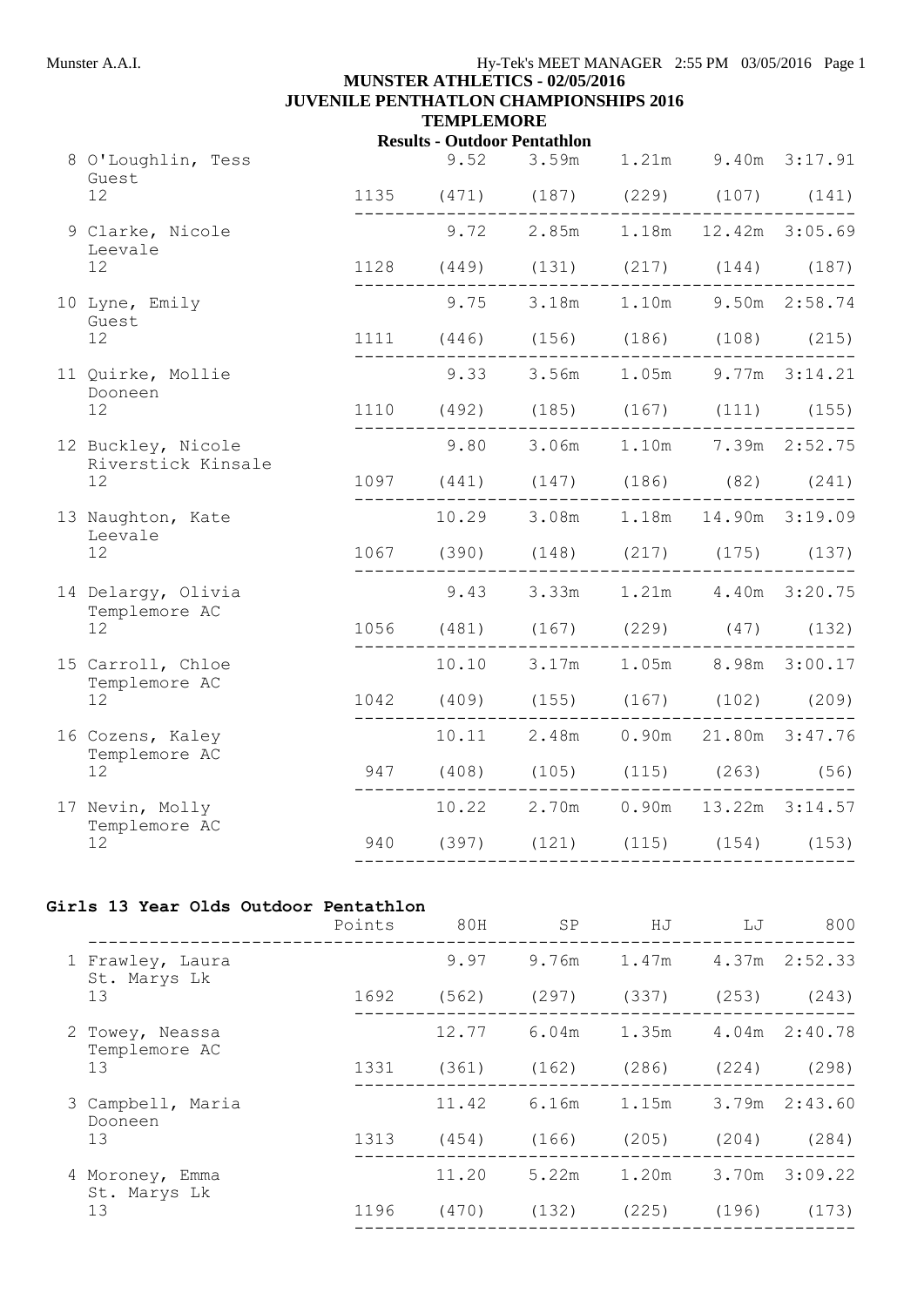#### Munster A.A.I. **Hy-Tek's MEET MANAGER** 2:55 PM 03/05/2016 Page 1 **MUNSTER ATHLETICS - 02/05/2016**

# **JUVENILE PENTHATLON CHAMPIONSHIPS 2016**

## **TEMPLEMORE**

**Results - Outdoor Pentathlon**

| 5 Nowak, Daisy<br>St. Brendans        |  | 15.84 5.12m 0.90m 2.93m 3:15.38    |  |  |
|---------------------------------------|--|------------------------------------|--|--|
| 13                                    |  | 709 (178) (129) (115) (137) (150)  |  |  |
| Girls 14 Year Olds Outdoor Pentathlon |  | Points 80H SP HJ LJ 800            |  |  |
| 1 Nestor, Susan                       |  | 12.70 9.68m 1.30m 4.47m 2:34.94    |  |  |
| St. Marys Clare<br>14                 |  | 2701 (730) (509) (409) (421) (632) |  |  |
| 2 O'Sullivan, Aoife                   |  | 13.52 7.55m 1.45m 3.93m 2:44.18    |  |  |
| Liscarroll<br>14                      |  | 2371 (617) (370) (566) (292) (526) |  |  |
| 3 Dillon, Ella                        |  | 12.75 8.98m 1.35m 4.06m 3:04.36    |  |  |
| Dooneen<br>14                         |  | 2294 (723) (463) (460) (322) (326) |  |  |
| 4 Vander Wal, Veerle                  |  | 15.24 9.88m 1.30m 4.45m 2:55.75    |  |  |
| Clonmel<br>14                         |  | 2160 (407) (522) (409) (416) (406) |  |  |
| 5 O'Neill, Ailbhe                     |  | 15.62 6.51m 1.15m 3.57m 2:39.92    |  |  |
| Nenagh Olympic<br>14                  |  | 1724 (366) (304) (266) (214) (574) |  |  |
|                                       |  |                                    |  |  |

# **Girls 15 Year Olds Outdoor Pentathlon**

| 8.01m 1.40m<br>5.09m 2:28.91<br>14.07<br>1 Fennessy, Ava<br>Clonmel<br>2748<br>$(545)$ $(400)$ $(512)$ $(584)$ $(707)$<br>15<br>1.50m<br>13.03 8.45m<br>4.68m 2:48.37<br>2 Winston, Orla<br>Clonmel<br>15<br>2688<br>(684)<br>$(428)$ $(621)$ $(474)$ $(481)$<br>1.40m<br>4.88m 2:39.69<br>13.30<br>8.14m<br>3 Kidd, Rhian<br>Guest<br>15<br>2669<br>(646)<br>(408)<br>$(512)$ $(527)$ $(576)$<br>8.75m<br>1.45m<br>4.48m 2:56.96<br>DNS<br>DNF Ryan, Anna<br>Moycarkey Coolcroo<br>(0)<br>15<br>(448)<br>(566)<br>(423) |                    | 800<br>LJ  |
|--------------------------------------------------------------------------------------------------------------------------------------------------------------------------------------------------------------------------------------------------------------------------------------------------------------------------------------------------------------------------------------------------------------------------------------------------------------------------------------------------------------------------|--------------------|------------|
|                                                                                                                                                                                                                                                                                                                                                                                                                                                                                                                          |                    |            |
|                                                                                                                                                                                                                                                                                                                                                                                                                                                                                                                          |                    |            |
|                                                                                                                                                                                                                                                                                                                                                                                                                                                                                                                          |                    |            |
|                                                                                                                                                                                                                                                                                                                                                                                                                                                                                                                          |                    |            |
|                                                                                                                                                                                                                                                                                                                                                                                                                                                                                                                          |                    |            |
|                                                                                                                                                                                                                                                                                                                                                                                                                                                                                                                          |                    |            |
|                                                                                                                                                                                                                                                                                                                                                                                                                                                                                                                          |                    |            |
|                                                                                                                                                                                                                                                                                                                                                                                                                                                                                                                          |                    | (394)      |
| 9.34m<br>16.21<br>1.66m<br><b>DNS</b><br>DNF Meredith, Holly                                                                                                                                                                                                                                                                                                                                                                                                                                                             | St. Marys Lk<br>15 | <b>DNS</b> |
| (306)<br>$(486)$ $(806)$<br>(0)                                                                                                                                                                                                                                                                                                                                                                                                                                                                                          |                    | (0)        |

# **Girls 16 Year Olds Outdoor Pentathlon**

|                                         |  | Points | 80H                                       | SP                                      | HJ | - LJ  | 800        |
|-----------------------------------------|--|--------|-------------------------------------------|-----------------------------------------|----|-------|------------|
| 1 O'Mahony, Emily<br>Waterford AC<br>16 |  |        | $13.94$ $7.17m$ $1.45m$ $4.78m$ $2:49.04$ |                                         |    |       |            |
|                                         |  | 2448   |                                           | $(562)$ $(346)$ $(566)$ $(500)$ $(474)$ |    |       |            |
| DNF Meredith, Sophie<br>St. Marys Lk    |  |        |                                           | 12.96 10.13m 1.63m                      |    | 5.17m | <b>DNS</b> |